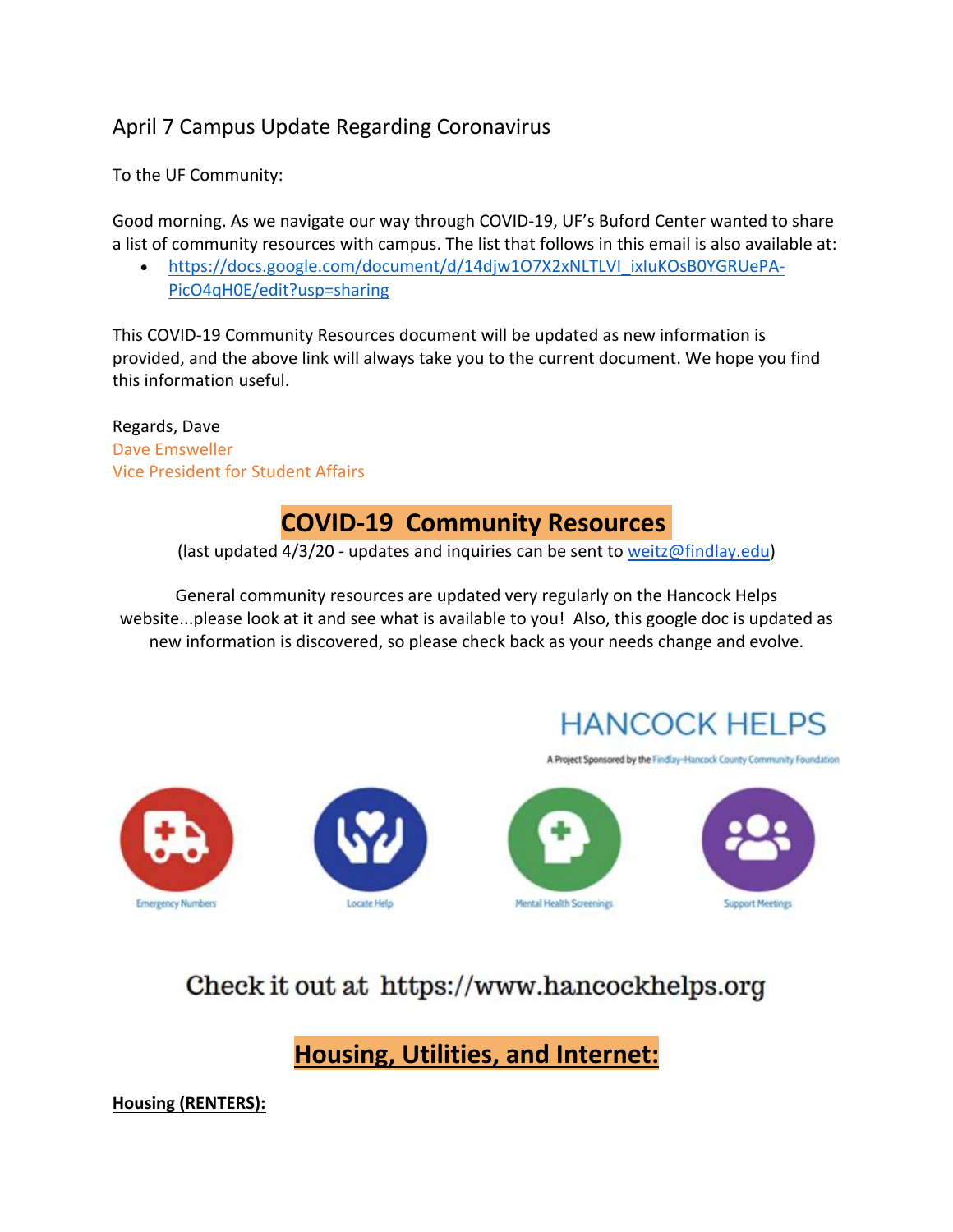\*An executive order was signed by Governor Mike Dewine on 4/1/20 to protect renters and landlords and to halt evictions on a case by case basis whenever possible.

If you are renting, and are struggling to pay your rent during the Covid-19 pandemic, please take the following steps:

- 1. Contact your landlord (preferably in writing or by email) to make arrangements based on your circumstances. Keep track of each and every communication. Email is preferred because it's easy to document.
- 2. If your landlord isn't working with you please check your local municipal court website for detailed information about your specific area.
- 3. Look at www.hancockhelps.org for immediate shelter if necessary
- 4. Contact Legal Aid of Western Ohio for legal assistance, 1-888-534-1432

### **Utilities**:

Visit: energyhelp.ohio.gov to apply for assistance or to find contact information for your local Energy Assistance Provider. You can also call 1-800-282-0880. Ohio's Winter Crisis Program (running through May 1) helps income-eligible Ohioans maintain their utility service, while the Home Energy Assistance Program (HEAP - through June 1) provides eligible Ohioans assistance with their home energy bills through a one-time benefit applied directly to their bill.

### **Water**:

Ohio Gov. Mike DeWine issued a statewide order Tuesday March 31 that prevents water utilities from shutting off connections due to non-payment and will require them to restore service to those customers whose water has been disconnected. DeWine said that water utilities will not *automatically* restore connections. It will be the responsibility of customers to contact their local service provider. But utilities will be required to restore connections regardless of a customer's payment history. (DeWine said that customers will still be required to pay their bills.) The goal of the order is to ensure that Ohioans, who have been ordered to remain in their homes for all but essential trips, have access to basic necessities.

### **Electricity:**

AEP: Temporarily suspended disconnections for non-payment. Customers are encouraged to make every effort to keep their accounts current. Visit this website for more information: **https://www.aepohiowire.com/update-aep-ohios-response-tocovid-19/**

### **Internet/Computer:**

The FCC enacted the "Keep Americans Connected" pledge, instructing internet companies not to terminate service or charge late fees to any residential or small business customer that cannot pay internet bills for 60 days. (WTOL.com) Each company needs to be contacted

individually. https://innovateohio.gov/wps/portal/gov/innovate/news/news-andevents/03142020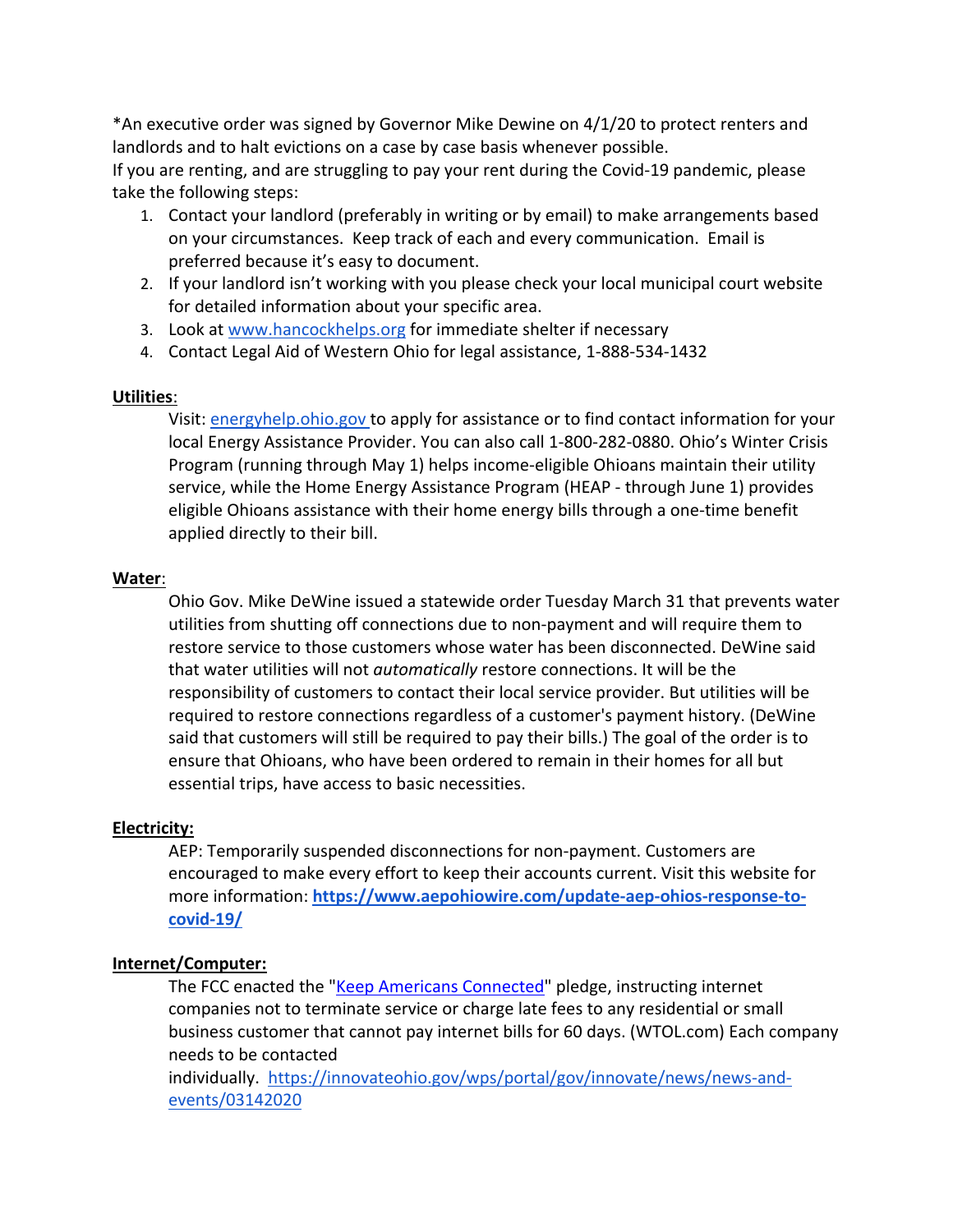The following internet providers in Ohio have signed the above-mentioned pledge. Please contact each to see if they are providing internet in your service area.

- Arcadia
- AT&T
- Bresco Broadband
- Cable One
- CenturyLink
- Charter
- Cincinnati Bell
- Continental
- Comcast
- Consolidated Communications
- Cox Communications
- Frontier
- Little Miami
- Mediacom
- Oakwood
- Ohio Rural Broadband Association
- Ohio Telecom Association
- Sprint
- TMobile
- TracFone Wireless
- US Cellular
- Van Lue
- Verizon
- Windstream

### **Buckeye Broadband Internet Services:**

The company said they will suspend the disconnection of high-speed data effective immediately and for the next 30 days. (As of March  $18<sub>th</sub>$ , 2020). Buckeye also has a new offer in place of Starter Internet, 2 months on them, then \$19.99 for month 3 and 4, to help new customers forgo a bill for their first few months during this crisis. This is available currently and hopefully can help some of your students during this time of need. Students can call the call center line 419-724-9800 for more information- 24/7.

### **AT&T** - https://about.att.com/story/2020/covid\_19\_education.html

\*Need to find a free wifi hotspot? There's an app for that!!

- https://www.wifimap.io/
- https://www.wefi.com/wefi-app
- https://www.netspotapp.com/
- https://avast-wi-fi-finder.en.uptodown.com/android
- https://www.wiman.me/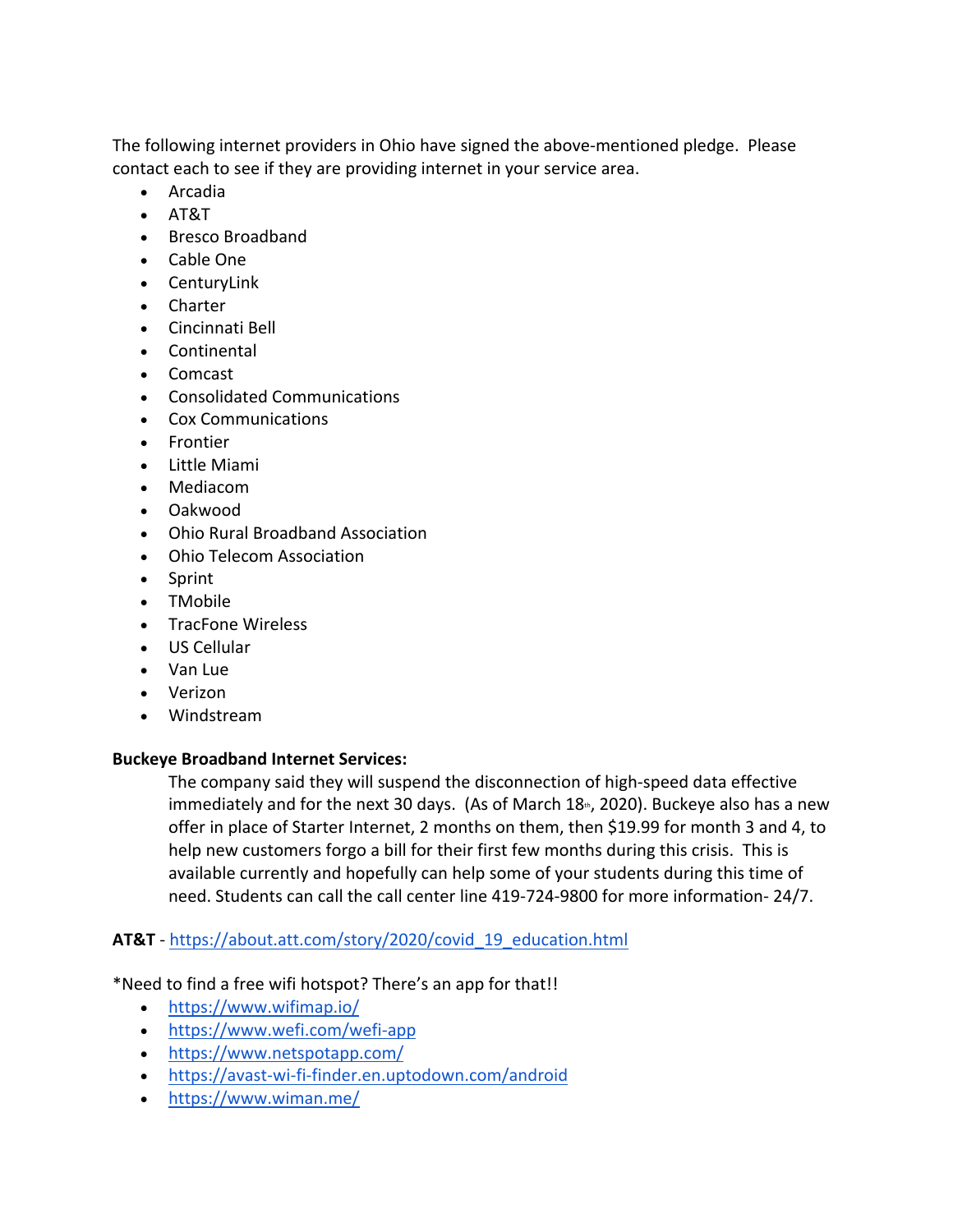### Student Discounts for Internet:

- https://www.lifelinesupport.org/
- https://www.internetessentials.com/
- https://www.spectrum.com/browse/content/spectrum-internet-assist.html
- https://www.cox.com/residential/internet/connect2compete.html
- https://www.xfinity.com/student
- https://www.frontierbundles.com/internet/student-internet-deals

# **Transportation:**

### **Hancock Area Transportation Services (HATS):**

To provide safe public transportation services and help Hancock County residents to maintain their independence & meet their daily needs.

**Hours:** Monday, Tuesday, Wednesday, Thursday, and Friday 7:15 a.m.-9:45 p.m. Saturdays 7:15 a.m.-4:30 p.m.

**Phone:** Call 419-423-7261 to make a reservation.

Trips are reserved on a first-come, first serve basis.

**Website:** http://www.hhwpcac.org/hancock-area-transportation-services/

### **UF Shuttle:**

Please fill out the google form to reserve your spot on the UF shopping shuttle that runs on Tuesdays and Fridays at 11:00 a.m.

https://forms.gle/rMTmH8JGXbVGdiJt7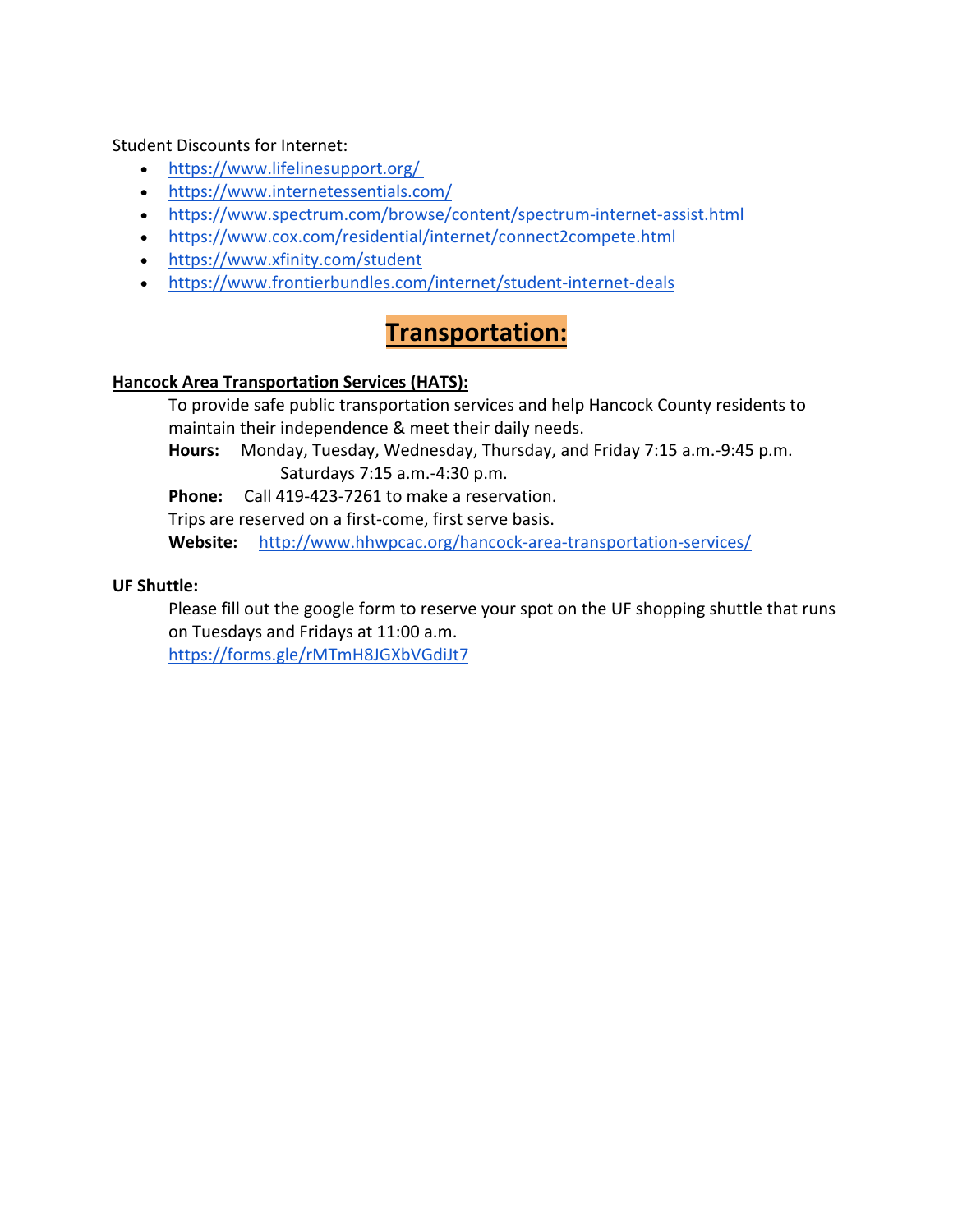# Buford Center:<br>Shopping Shuttle<br>Service Update

# TUESDAYS AND FRIDAYS 11:00AM

The shopping shuttle will leave the Buford **Tuesdays and Fridays** 

The Buford Center will be providing shuttle services twice a week, now on an RSVP basis for the shopping essentials, of all UF students living on or off-campus.

Center at 11:00am on We ask that you submit the google form weekly: https://forms.gle/ojXKzEU9NhGN6HHg6 by Monday at 5:00pm to take the Tuesday shuttle or by Thursday 5:00pm to take the Friday shuttle.



The shuttle will run from the Buford Center for Diversity and Service (1222 North Cory Street, behind Koehler). You will meet the van on the front steps (weather permitting).

The Buford Center will be sure to notify if any changes arise to the schedule or procedure for the shuttle.

University of Findlay **Buford Center for Diversity & Service** 

# **Food Resources:**

### **Chopin Hall:**

Can visit 1x/month for food. Chopin Hall is now operating by a "drive through" food distribution. You need to either call them or go to their website to reserve your date and time of when you will go pick up your food box.

**Hours:** By reservation on an online form or by calling the organization.

**Location:** Inside The Family Center, 1800 N. Blanchard St., Findlay, OH 45840

**Contact:** rrooker@chopinhall.org or 419-422-6401

**Website:** http://chopinhall.org/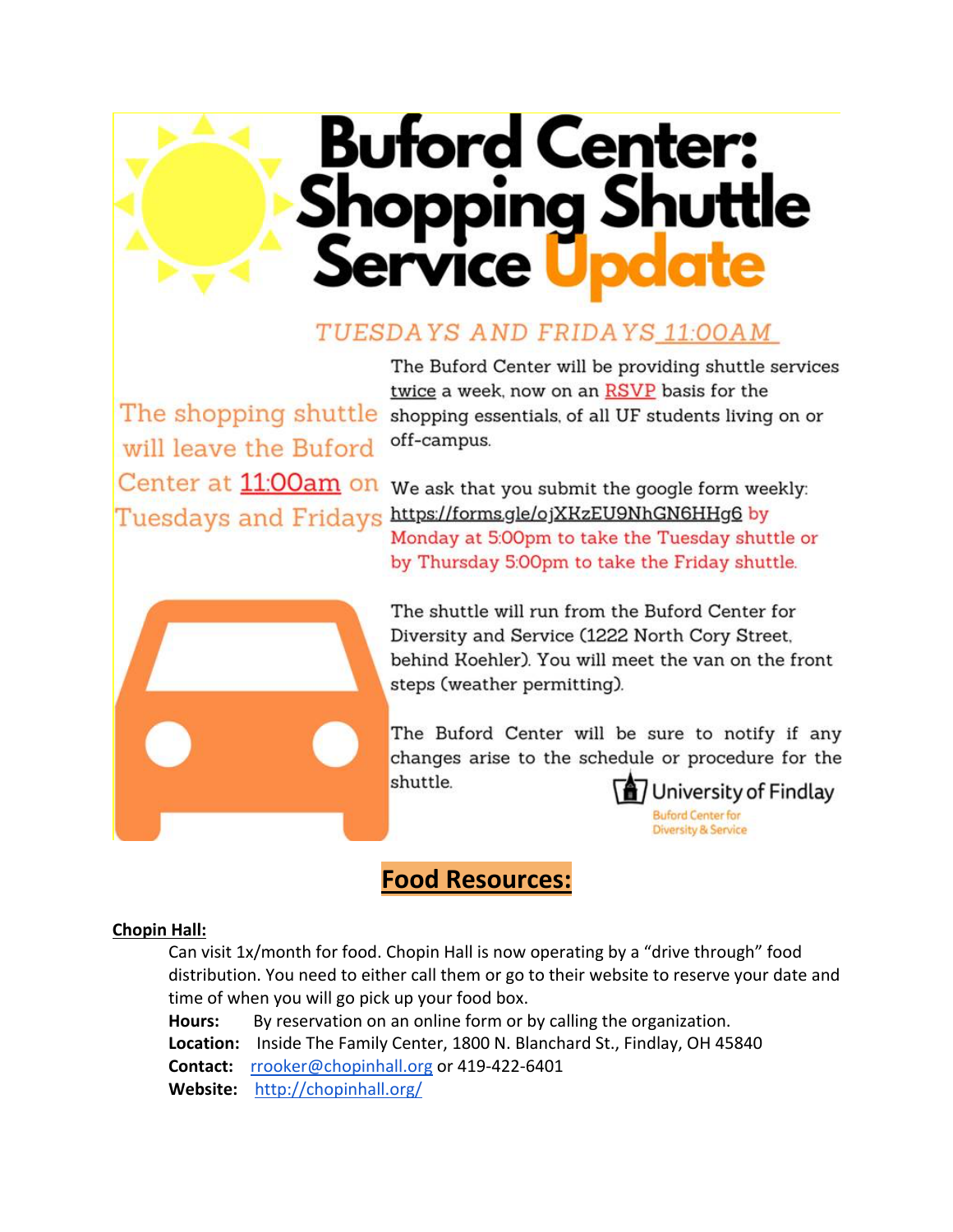**Facebook:** CHOPIN Hall

### **Salvation Army:**

Drive up to the side of their building and honk your horn. You'll be greeted by a staff member, asked a few questions, and then they will bring a box of food out to your car. **Hours:** Monday, Tuesday, Wednesday, Thursday, Friday: 9:00 a.m.-12:00 p.m. Monday, Tuesday, Wednesday, Thursday: 1:00-4:00 p.m. **Location:** 301 Center St., Findlay, OH 45840 **Contact:** Michael.Morales@USE.Salvationarmy.org or 419-422-8238 **Facebook:** The Salvation Army Findlay, Ohio

### **Lutheran Social Services of Northwestern Ohio:**

The Findlay food pantry will be open on Tuesdays from 11:00-2:00. **Hours:** Tuesday 11:00 a.m.-2:00 p.m. **Location:** 1701 Tiffin Ave., Findlay, OH 45840 **Phone:** 419-243-9178 **Website:** www.lssnwo.org

### **Little Free Pantry Findlay:**

Free groceries available to anyone at any time **Location:** Corner of North Main St. and Midland Ave. **Description:** Small green box hanging on a pole. **Facebook:** Little Free Pantry Findlay

### **City Mission of Findlay:**

Community guests can grab a hot meal at the back door of the Mission every day from 11:30-12:30 and 4:30-5:30.

**Location:** 510 West Main Cross, Findlay, OH 45840

**Phone:** 419-423-9151

**Website:** www.findlaymission.org

**Facebook:** City Mission of Findlay

### **West Ohio Food Bank: Hancock County Drive Through Food Distributions for April in Partnership with CHOPIN Hall:**

- Thursday, April 9, 1:00pm to 3:00pm at Cornerstone Baptist Church, 8360 CR 140, Findlay
- Saturday, April 18, 8:00am to 10:00am TBD Tentatively Arlington
- Wednesday, April 22, 1:00pm to 3:00pm at Maranatha Bible Church, 10965 SR 613 Van Buren (on the corner of SR 613 and CR 142)
- Fostoria Wednesday, April 8, 1:00-3:00 p.m. Fostoria Elementary School, 1202 HL Ford Drive, Fostoria (South Parking Lot)

### **SNAP (Food Stamps), Medicaid (Healthcare) and more:**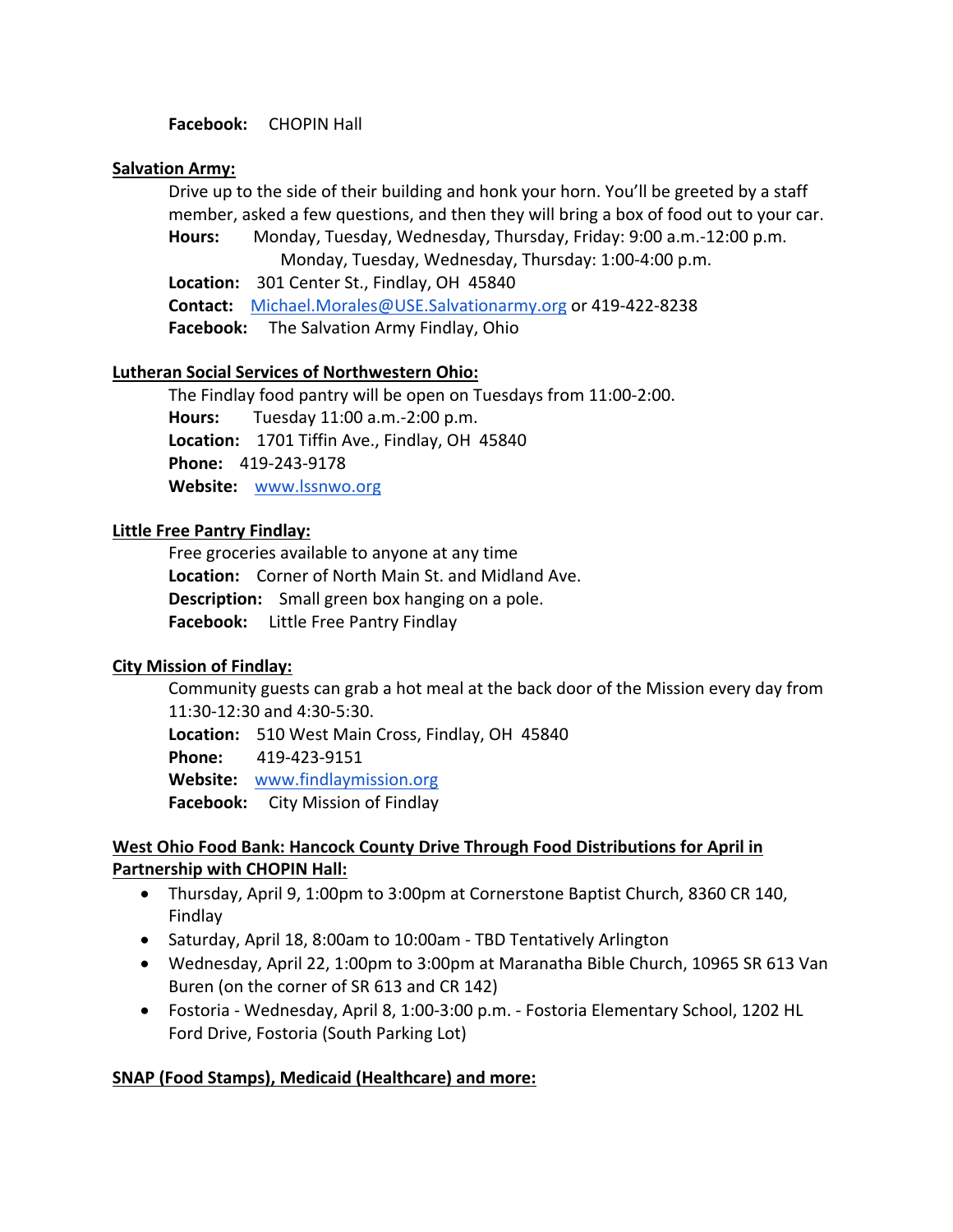Job and Family Services have an online application for assistance with food, healthcare, childcare, and more. \*\*IMPORTANT: Please check all of the boxes for all categories of assistance, because if you are eligible and don't check the box, then they can't give you assistance unless you fill out another form. https://benefits.ohio.gov/

# **Mental and Physical Health:**

### **Mental Health & Addiction Recovery Resource Guide:**

24/7 Crisis Hotline: 1-888-936-7116 ADAMHS Board: https://www.yourpathtohealth.org/ **Guide in English:** https://www.yourpathtohealth.org/wpcontent/uploads/2020/01/RRG-January-2020.pdf **Guide in Spanish:** https://www.yourpathtohealth.org/wpcontent/uploads/2019/02/SPAN-RRG-2019.pdf

### **UF Counseling Services:**

Our staff is committed to helping students cope with personal problems that could impede successful academic performance. At The University of Findlay Counseling Services, we offer quality personal counseling with the "Oiler" touch. We're confidential and free, and most importantly, we understand college issues first hand. Whether it's homesickness, relationships, depression, family issues, anxiety, eating concerns, substance abuse, anger, trust, or self-esteem, we are here for you. UF Counseling Services staff members are trained, licensed professionals offering confidential, free services because we want you to get the most out of college and the most out of life! Call for more information or to schedule an appointment. Individual and couple counseling appointments are available. Counseling is available through a HIPAA-compliant video platform.

**Contact:** 419-434-4526 or counselingservices@findlay.edu

### **SNAP (Food Stamps), Medicaid (Healthcare) and more:**

Job and Family Services have an online application for assistance with food, healthcare, childcare, and more. \*\*IMPORTANT: Please check all of the boxes for all categories of assistance, because if you are eligible and don't check the box, then they can't give you assistance unless you fill out another form. https://benefits.ohio.gov/

### **Cosiano Health Center:**

A free walk-in clinic for students and UF employees. Any student, regardless of insurance status, may use our services. The Health Center can provide general health assessments, numerous diagnostic tests, wound care, first aid, physicals as well as referrals to specialists in our area. The Health Center is staffed daily by registered nurses and a physician. No appointment is needed to see a nurse. Physician hours are by appointment.

**Hours:** Monday - Friday from 9 a.m. - 4 p.m. **Contact:** 419-434-4550 or cosiano@findlay.edu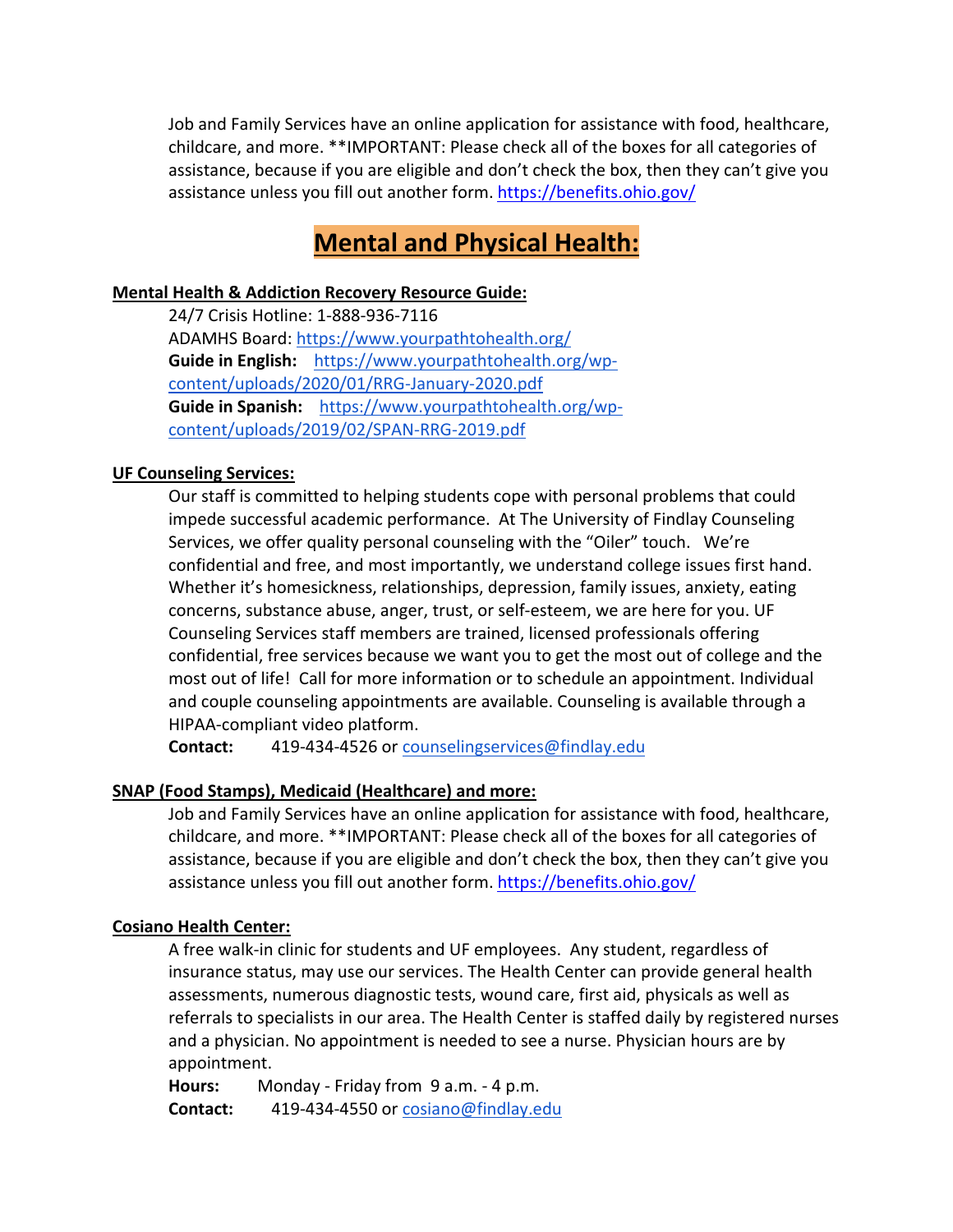**Location:** 120 West Foulke Ave, Findlay, OH 45840

# **Emergency Financial Assistance:**

### **Christian Clearing House:**

Offers one-time voucher assistance with: housing, security deposits, and rent; food and groceries; fuel and gasoline. Now accepting interviews by telephone insetad of in person. Please call them and leave a message, and they will call you back.

**Hours:** Monday-Friday, 9:00 a.m.-12:00 p.m., Monday and Wednesday: 1:00-4:00 p.m. **Location:** 1800 N. Blanchard St. (Inside the Family Center) Suite 107 **Phone:** 419-422-2222 **Website:** http://www.hcchfindlay.org/how-we-help/ **Facebook:** Christian Clearing House

### **Associated Charities:**

Offers one-time financial assistance with: rent, utilities, prescriptions, and transportation tickets.

**Location:** 1800 N. Blanchard St. (Inside the Family Center) Suite 105 **Phone:** 419-423-2021

**Facebook:** The Associated Charities of Findlay, Ohio

### **SNAP (Food Stamps), Medicaid (Healthcare) and more:**

Job and Family Services have an online application for assistance with food, healthcare, childcare, and more. \*\*IMPORTANT: Please check all of the boxes for all categories of assistance, because if you are eligible and don't check the box, then they can't give you assistance unless you fill out another form. https://benefits.ohio.gov/

# **Statewide Resources:**

Ohio State Governor website: (info updated daily): coronavirus.ohio.gov Daily briefings from the governor: visit ohiochannel.org (most updates at 2pm) Resources for Economic Support through the Ohio Department of Health: https://coronavirus.ohio.gov/wps/portal/gov/covid-19/home/Resources-for-Economic-Support/

COVID-19 Information and Resources from Marcy Kaptur: https://c4npr.org/wpcontent/uploads/2020/04/Kaptur-COVID-19-Guide-4.1.2020\_0-003.pdf

# **UF Coronavirus Updates:**

**UF Website:** https://www.findlay.edu/offices/student-affairs/safety-security/health-alerts

**Oiler Success Center:**